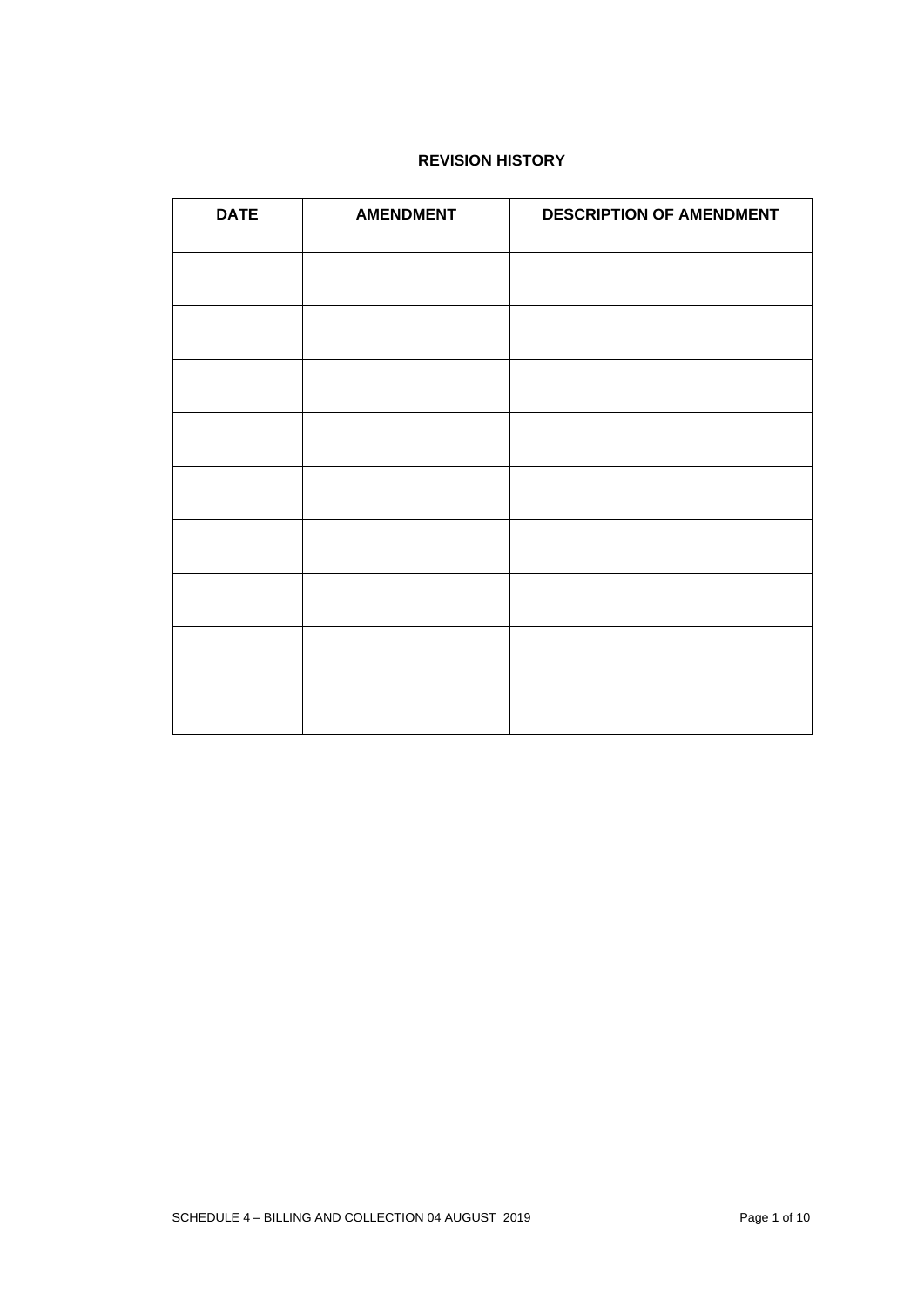# **SCHEDULE 4 - BILLING AND COLLECTION**

# **1 RECORDING OF BILLING INFORMATION**

- 1.1 Subject to paragraph 1.2 each party must, for those Calls for which it is the Billing Party, make a record of each individual Call. This record (**Call Data Record** or **CDR**) will normally be generated by the Billing Party's Network and must contain at least the following information:
	- (a) Interconnect Link identifier (if the CDR is generated in connection with an Interconnect Link);
	- (b) the dialed digits and such other information as may be agreed;
	- (c) CLI of the Called party and the Calling party (if available);
	- (d) the date and time when the Answer Message is received by the party providing the CDR; and
	- (e) Call Duration.
- 1.2 The Billing Party will use the CDR to generate an invoice. The Billing Party must provide reasonable supporting information with the invoice to enable the non-billing party to validate the invoice.

#### **2. EXCHANGE OF BILLING INFORMATION**

2.1 The Billing Party shall process the CDR so as to produce such information (including, if applicable, the call segments listed from time to time in the Service Descriptions in Schedule 1 of these Supply Terms) by the applicable time of day/period in summary form and complete the matrix comprising the generic Interconnect Usage Report as shown in Table 1 (such form, as completed, being the **Interconnect Usage Report)**.

| Call type                                               | Day (example only)                   |                                    | Evening (example only) |                               |                   | Total |                         |               |  |
|---------------------------------------------------------|--------------------------------------|------------------------------------|------------------------|-------------------------------|-------------------|-------|-------------------------|---------------|--|
| (Service for<br>example,<br><b>PSTN</b><br>terminating) | Number<br>of calls<br>N <sub>D</sub> | <b>Duration</b><br>M <sub>DE</sub> |                        | Number<br>of calls<br>$N_{E}$ | Duration<br>$M_E$ |       | Number<br>of calls<br>N | Duration<br>М |  |
|                                                         | $\Sigma$ N <sub>D</sub>              | $\Sigma M_D$                       |                        | ΣN <sub>F</sub>               | ΣM <sub>F</sub>   |       | ΣΝ                      | ΣΜ            |  |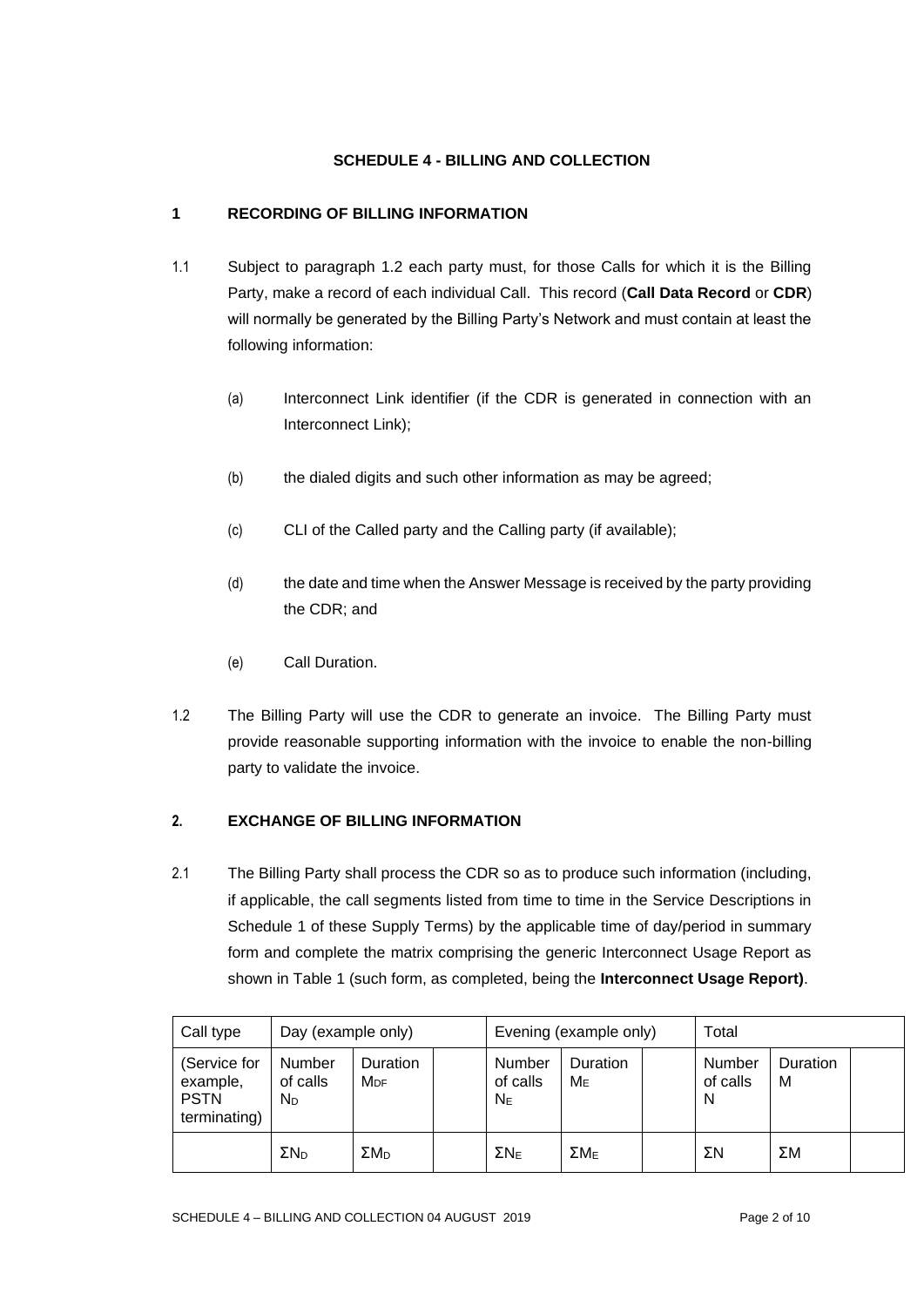#### **Table 1 - Interconnection Usage Report**

Where:

 $N =$  the total number of Calls:

 $M =$  the total Call Duration:

- 2.2 Each party shall provide the other party with a monthly Interconnect Usage Report. The Interconnect Usage Report will contain monthly data. The reporting party will also provide such other relevant information as may be agreed from time to time in writing. The reporting party shall, not later than 10 Working Days after the end of each Billing Period, supply the other party an Interconnect Usage Statement for that period. The Interconnect Usage Statement will consist of the cumulative data of the Interconnect Usage Reports for the Billing Period together with the relevant price data.
- 2.3 All information provided under paragraph 2.2 ("**Delivered Data**") shall be sent by such means as are agreed between the parties.
- 2.4 Each party must process the other party's Delivered Data as soon as practicable. If either party has questions about the Batelco Delivered Data, it shall use its reasonable endeavors to deliver such questions to Batelco as soon as practicable after receipt of the Delivered Data.
- 2.5 The parties acknowledge that a party may at any time call for the delivery of CDR (including retrospectively, temporarily or intermittently ), but no later than twelve (12) months after the relevant Telephone Calls were made and in respect of no more than three (3) months' CDR. In the absence of manifest error, the CDR data will prevail over the information in any other Delivered Data.
- 2.6 The Billing Party shall retain CDR for a period of at least twelve (12) months. If during such time any mutually agreed change to a tariff charged pursuant to the Supply Agreement requires charges to be recalculated retrospectively, the retained CDR shall be used for the purposes of such recalculation.
- 2.7 If the Billing Party does not have sufficient CDR data to prepare an invoice (for example, due to system failure), the other party shall at the request and reasonable expense of the Billing Party use its reasonable endeavors to supply the missing information to the Billing Party. There shall be no legal liability on the Billing Party for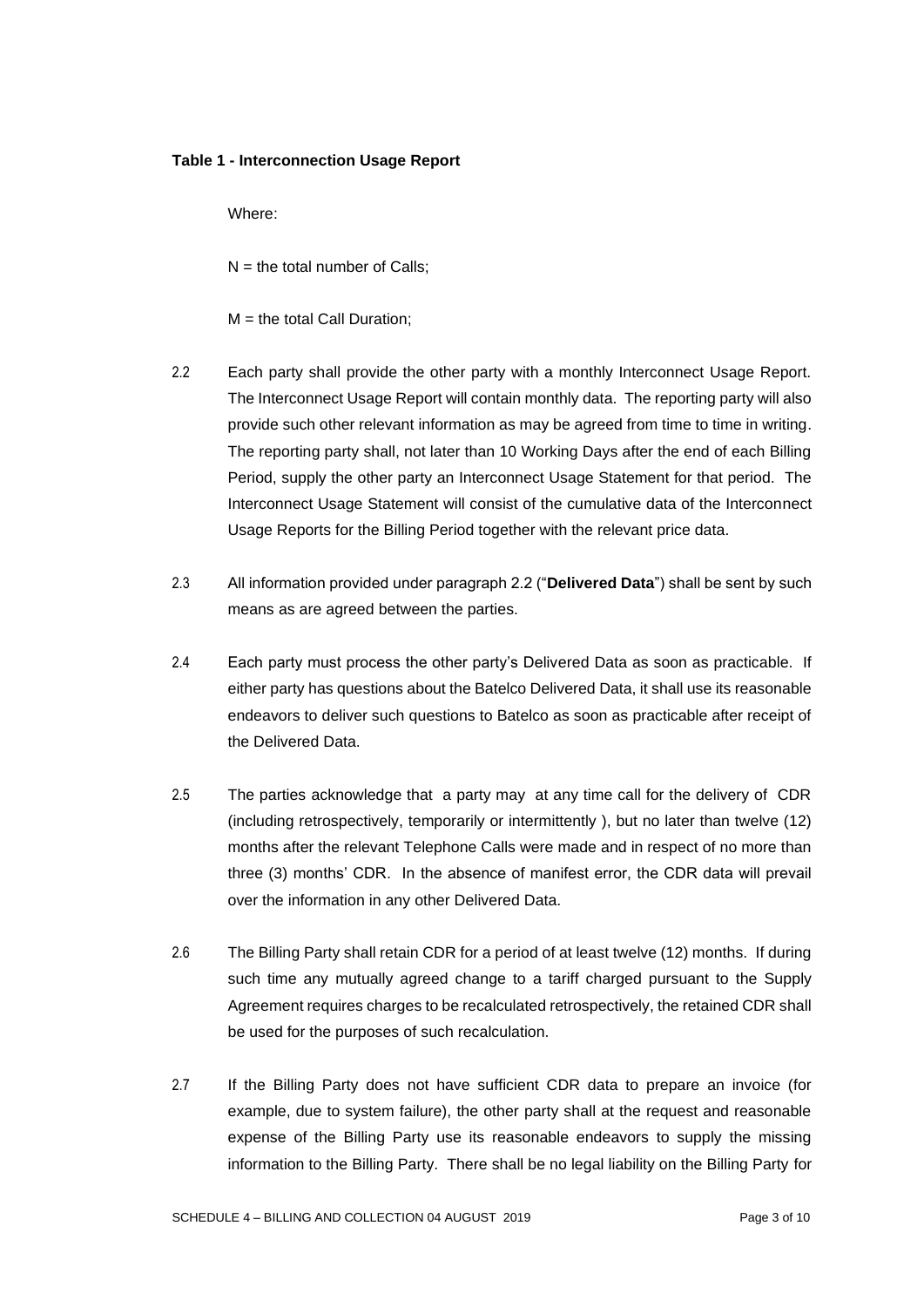the preparation of an incorrect invoice resulting from inaccuracies in such information provided by the other party to the Billing Party.

- 2.8 If the parties' monitoring of their respective CDR or Interconnect Usage Reports indicates a persistent inconsistency in reconciling the other party's CDR or Interconnect Usage Reports, the parties shall use their reasonable endeavors to ascertain the cause of such inconsistency. If the parties fail to agree on the cause, then the matter must be resolved under the Dispute Resolution Procedures.
- 2.9 Except to the extent a Service Description expressly provides otherwise, Charges shall not be payable under these Supply Terms by either party to the other party for the conveyance of a Call if the Call is not connected when there is a "ring" tone with no reply, an "engaged" tone or "number unobtainable" tone.
- 2.10 If a Call Duration extends over two (2) or more charge rate periods the Call shall be recorded as a single Call in the charge rate period applying at the commencement of the Call and the Call Duration shall be apportioned and recorded in each of the charge rate periods applicable to that Call.

### **3. RECORDING AND EXCHANGE OF QUALITY OF SERVICE INFORMATION**

- 3.1 Each party shall by 31 December 2006 or such later date as may be agreed between the parties record the necessary quality of service information in respect of any applicable Service Levels and shall process such information so as to produce information by the applicable time or day/period to show the actual performance of the party against the relevant Service Levels and any Service Rebates to be credited to the other party as a result of any performance below the Service Levels, in a matrix form to be agreed between the parties (such form, when completed, being the **Quality of Service Report**).
- 3.2 Each party shall provide the other party with a Quality of Service Report, once available, which shall be supplied together with the Interconnect Usage Report for the Billing Period covered by the Interconnect Usage Report.

# **4. INVOICES**

4.1 The Billing Party shall use its reasonable endeavors to submit to the other party, within a reasonable time after the end of each Billing Period and provided that the relevant Interconnect Usage Report has been supplied in accordance with paragraph 2.2,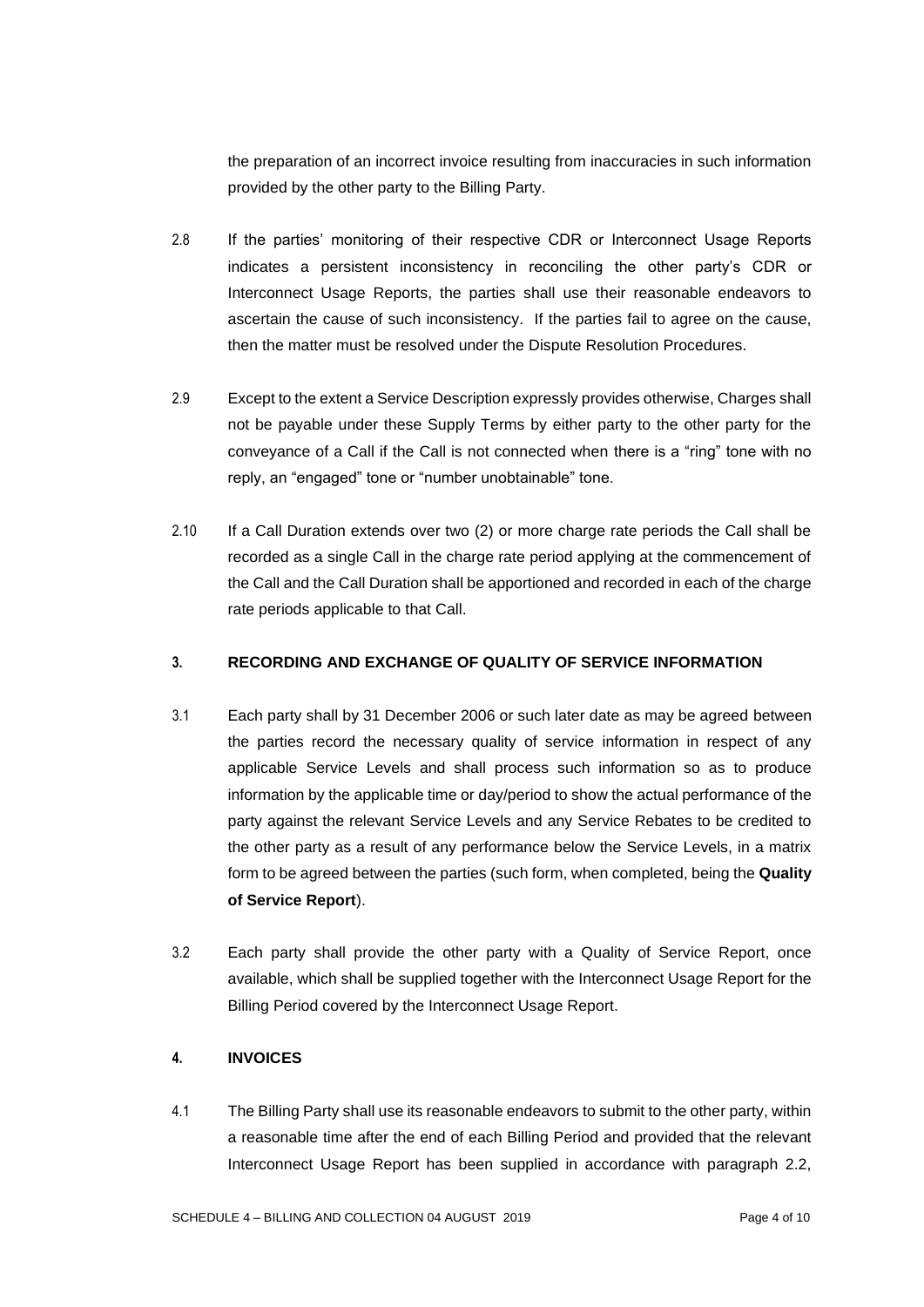invoices for charges for Chargeable Calls and other services for which the Billing Party is entitled to charge the other party during such Billing Period and subject to paragraph 4.2 and (to the extent not previously invoiced) the two immediately preceding Billing Periods.

- 4.2 Following the end of each Billing Period and provided that the relevant Interconnection Usage Report has been supplied in accordance with paragraph 2.2, the Billing Party must submit an invoice for international Calls within the International Billing Period (as defined below), provided that the Billing Party notifies the other party in writing of any notifications which it has received from an overseas operator, as a result of which notification, the Billing Party reasonably expects that it would not be capable of submitting invoices for international Calls within the period specified in paragraph 4.1. The International Billing Period shall be:
	- (a) up to 10 months from the date of an international Call made on or before 30 May 2006; or
	- (b) up to six (6) months from the date of any other international Call.
- 4.3 All Charges payable under these Supply Terms shall be calculated in accordance with this Schedule 4, the applicable Service Description and at the rates specified from time to time in the Service Description or Schedule 3 of these Supply Terms. Invoices for Charges shall be invoiced and paid for in accordance with paragraph 4 and the other provisions of this Schedule.
- 4.4 For the avoidance of doubt, an invoice (including an invoice based on estimated information) shall be dated as of the date of dispatch of that invoice.
- 4.5 For Services (other than Calls) the Billing Party shall include with the invoice appropriate information to enable the non-billing party to accurately process the invoice for such services.
- 4.6 If either party fails to supply an Interconnect Usage Report to the other pursuant to paragraphs 2.1 and 2.2 necessary for the relevant Billing Party to deliver an invoice under paragraph 4.1 (other than due to an act or omission of the relevant Billing Party), the following provisions shall apply:
	- (a) the Billing Party may deliver an invoice (an **Estimated Invoice**) for an amount due to the Billing Party for such period, such amount being equal to the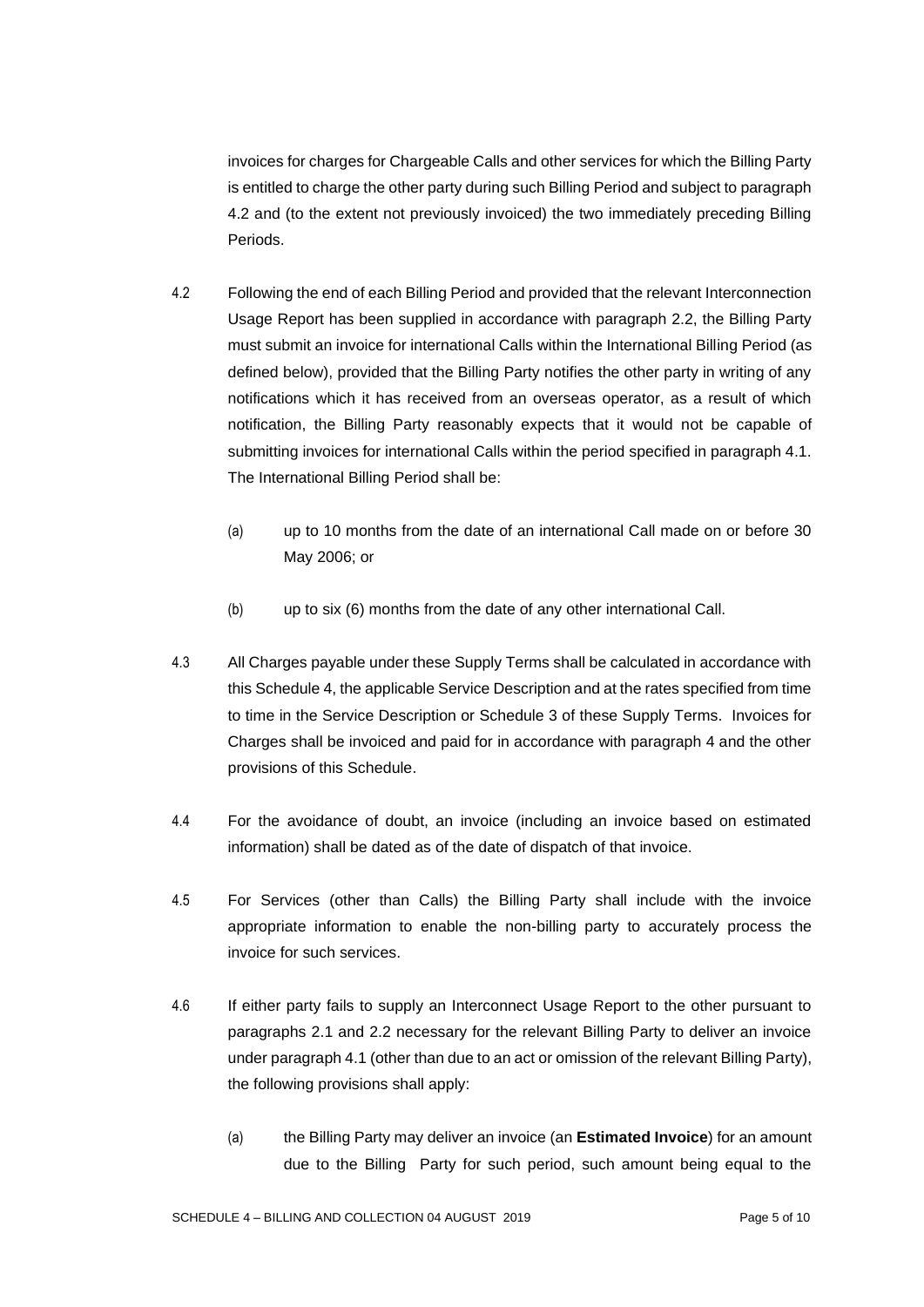relevant amount contained in the Billing Party's invoice for the immediately preceding Billing Period as increased or decreased by the Relevant Percentage. For the purpose of this paragraph "**Relevant Percentage**" means the percentage increase or decrease in the aggregate amounts due to the Billing Party under these Supply Terms over the last two months for which Interconnection Usage Reports shall have been supplied by the Billed Party in accordance with paragraph 2.1 and 2.2.

- (b) Following the supply to the Billing Party by the Billed Party of the necessary CDR or Interconnection Usage Report relating to the Billing Period for which an estimated invoice has been delivered by the Billing Party, the amounts due to the Billing Party in respect of any subsequent invoice(s) submitted to the Billed Party shall be adjusted accordingly by the amount over or under paid by the Billed Party in respect of the estimated invoice, except to the extent already paid or refunded.
- 4.7 Where a Billing Party prepares an Estimated invoice pursuant to paragraph 4.6, it shall be entitled to invoice the Billed Party an administration charge equal to BD1,000 multiplied by the number of times it has prepared such Estimated Invoices in the previous twelve (12) months.

#### **5. PAYMENT**

- 5.1 All Charges due by one party to the other under these Supply Terms shall be payable by the Due Date. Any dispute in respect of any invoice must be resolved in accordance with the Dispute Resolution Procedures.
- 5.2 In default of any netting off agreement between the parties, either party may deduct from any amount that is or may become payable by that party to the other party under the Supply Agreement the aggregate of any Service Rebates as set out in the Quality of Service Report, subject to any Total Service Credit Caps (as defined for each applicable Service in the relevant Service Descriptions).
- 5.3 Notwithstanding notification of a Billing Dispute or a General Dispute, if a party fails to pay on the Due Date any amount due under these Supply Terms or shall overpay any amount, the payee or, as the case may be (subject to paragraph 4.3) the over-payer, shall pay or be paid interest at the Interest Rate as at the Due Date or date of the overpayment in respect of any such amount outstanding.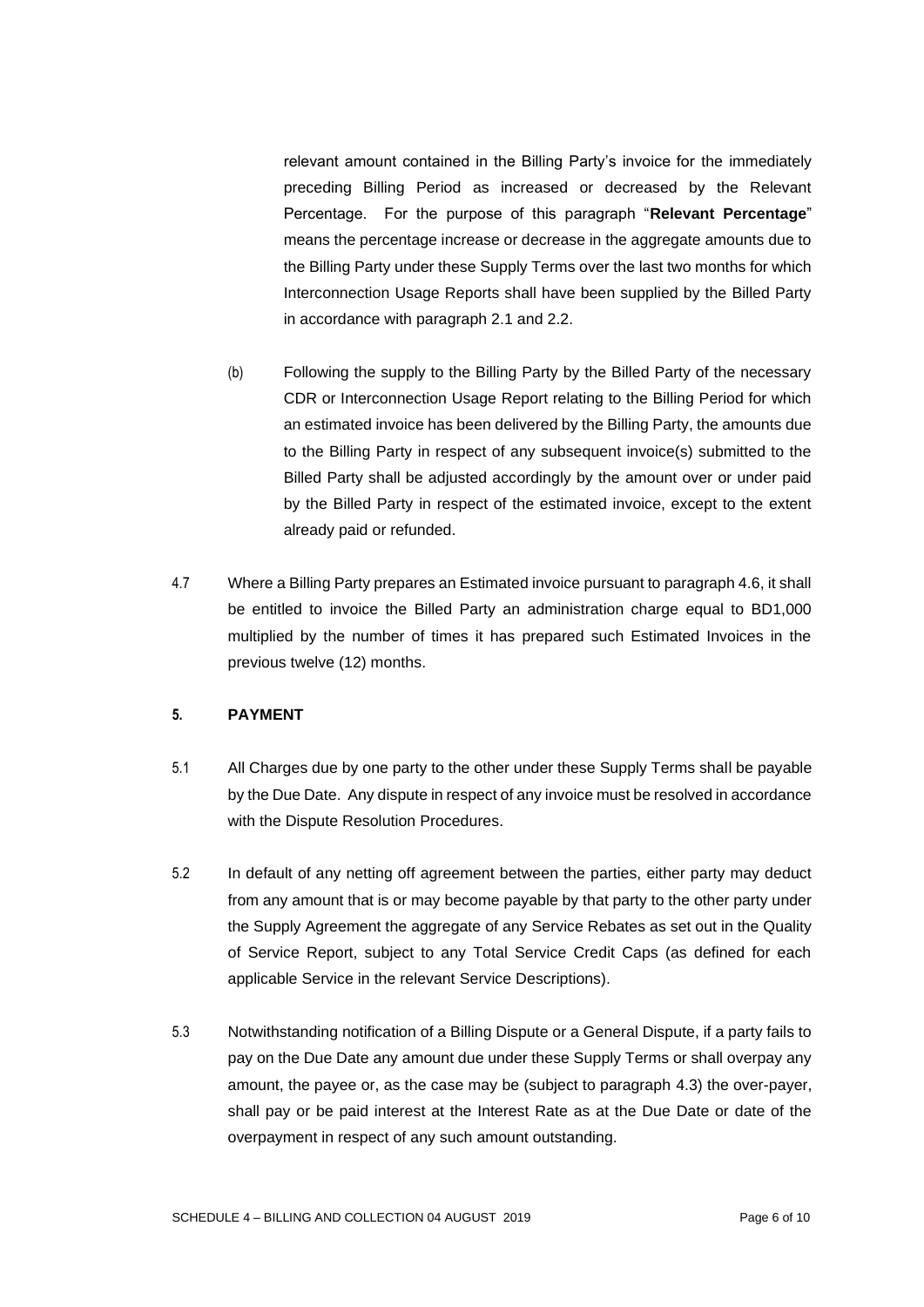- 5.4 Interest at the Interest Rate shall be payable (for late payment) from and including the day after the Due Date or (in the case of a refund) the later of the date of payment of the original amount to be refunded and the Due Date, in each case ending on the date of payment or, as the case may be, refund in full. Such interest at the Interest Rate shall be calculated on a cumulative daily basis.
- 5.5 If such overpayment results from information provided by the over payer (which is not attributable to information provided by the payee party), the payee party shall be under no obligation to pay any interest at the Interest Rate on the amount overpaid.
- 5.6 If a recalculation and adjustment is required pursuant to these Supply Terms, the amount of such adjustment together with interest calculated at the Interest Rate shall be calculated on a cumulative daily basis and paid accordingly. Without prejudice to the provisions of paragraphs 4.1 to 4.5 (inclusive) a party shall pay to the other party the amount of the adjustment together with interest calculated from the Due Date to the date on which the adjustment is paid (both dates inclusive).

## **6. UNDERUTILIZATION CHARGES**

- 6.1 If either party (**Defaulting Party**) places Capacity Orders on the other party for less than the minimum Capacity specified in the Forecast under the Joint Working Manual, then the Defaulting Party shall pay to the other party not later than 30 Working Days from the date of the Capacity Order, the underutilization charges calculated in accordance with paragraph 5.2.
- 6.2 Underutilization charges are calculated in accordance with the following formula:

 $A = ((80\% \times B)-C) \times D$ 

Where:

A is the underutilization charge payable;

B is the aggregate Capacity provision (in units of 2 Mbit/s Capacity) specified in the relevant Advance Capacity Order;

C is the Capacity (in units of 2 Mbit/s Capacity) ordered not including cancellations of Capacity Orders; and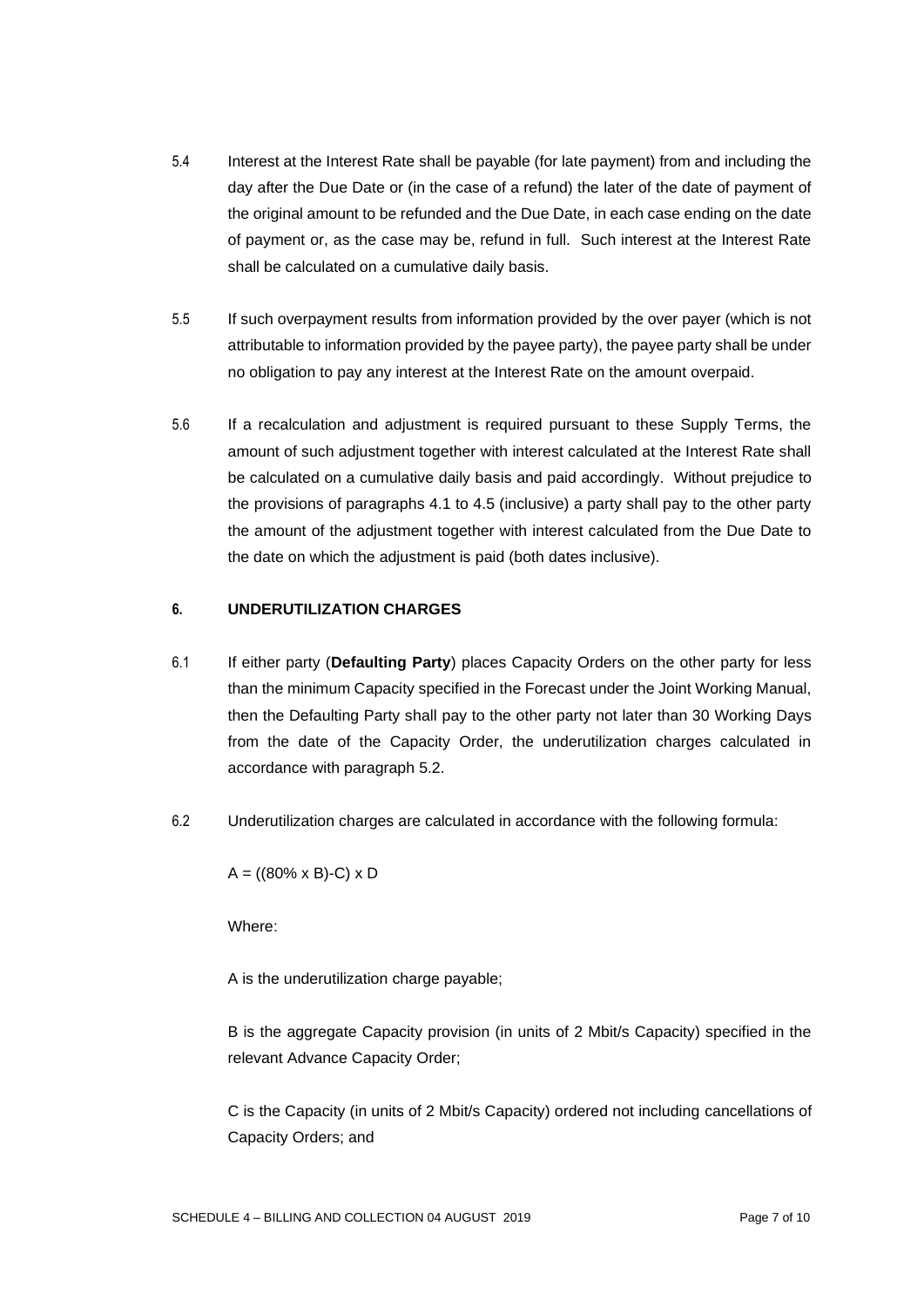D is thirty-five per cent. (35%) of the installation Charge for the relevant Interconnect Links as listed in Schedule 3 of these Supply Terms.

# **7. CANCELLATION CHARGES**

7.1 If a notice of cancellation of Capacity by the Access Seeker is given less than five Working Days before the scheduled RFT Date, the Access Seeker shall pay, on demand, a cancellation charge of 20% of the relevant connection Charge, or Charges, specified from time to time in Schedule 3.

## **8. REMOVAL OF CAPACITY**

- 8.1 If, pursuant to a cancellation order or other notice from the Access Seeker, Capacity is removed from an Interconnection Link at any time less than 3 years after the RFT Date for that Capacity, the Access Seeker must pay the Access Provider liquidated damages as follows:
	- (a) the Access Provider must first use its reasonable endeavors for 6 months from the receipt of the notice to reuse the Capacity, either for its own purposes or in the supply of services to another person (to be clear, the Access Provider is under no obligation to move any installed fiber in doing so);
	- $(b)$  for Capacity which remains unused after the period in (a), the amount payable in respect of each Interconnect Link is:

 $P = WC \times (36 - M)$ with:

P: Amount to be paid (cancellation charge);

WC: Relevant wholesale charge (i.e. ISI/CSI) applied to the average number of E1s at which the link has operated since its first operation (i.e. between the Ready for Test ("RFT") Date and the removal order date) or the current number of E1s at the removal order date whichever of the two is higher, based on the current link rate applied to the band in which that number of E1s falls.

M: Number of months between the Ready for Test ("RFT") Date and the removal order date rounded-up to the next full month.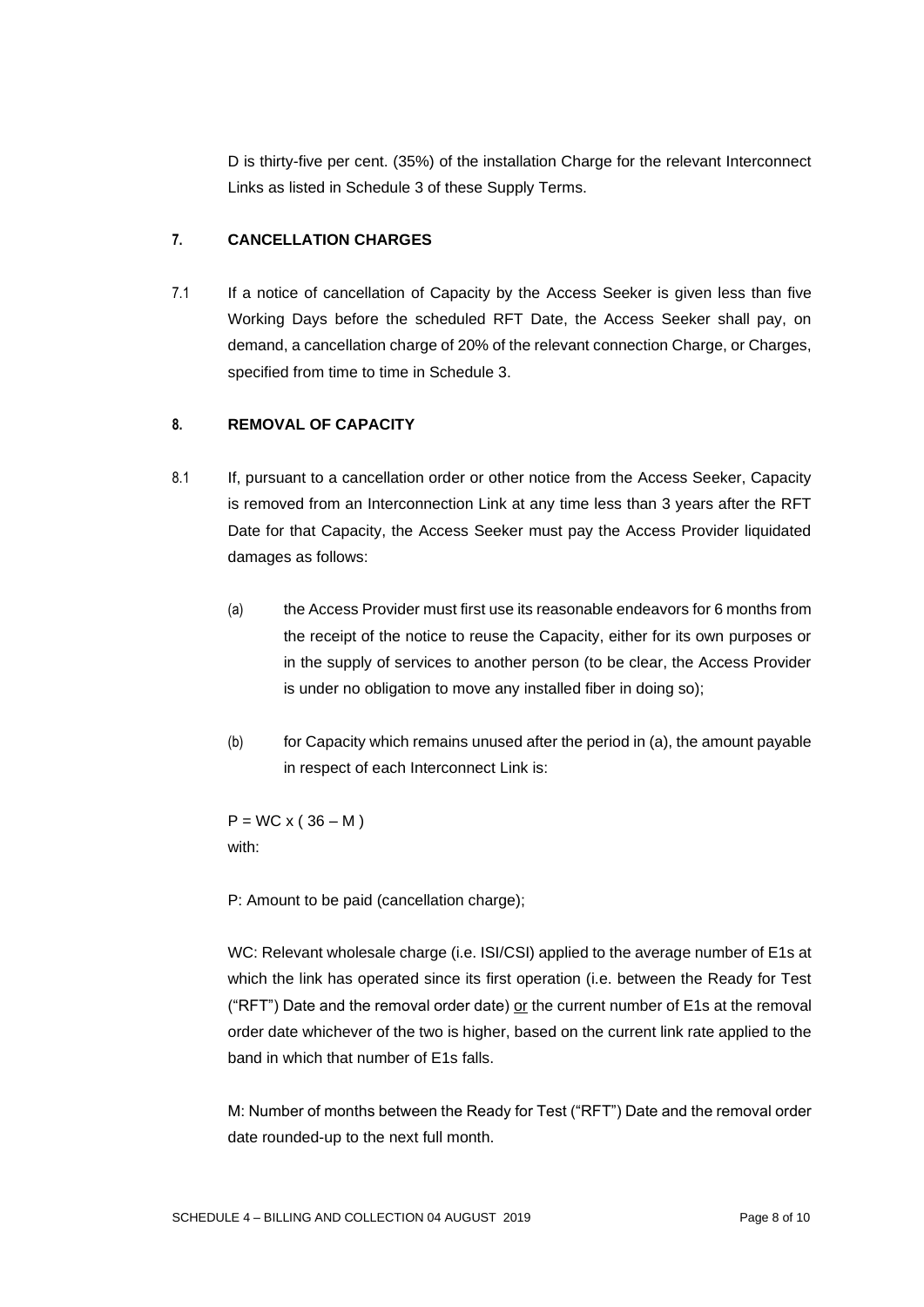### **9. REBATE OF SERVICE CREDITS**

Whether or not there is an express agreement to net-off the payment of amounts owing between the parties, for as long as the Billing Party does not support automatic rebating of the Billed Party may deduct from any invoice that is or becomes payable in respect of a Service, any Service Rebate (subject to any cap or other qualification on claiming of Service Rebates) to which that Billed Party is entitled due to performance which does not meet a defined service level in respect of that Service. The Billing Party must provide written evidence of the entitlement at the time of the deduction.

#### **10. DEFINITIONS**

**Advance Capacity Order** has the meaning given to it in the Joint Working Manual.

**Answer Message** means an ISUP answer message (**ANM**) using the SS7 signaling system set out in the Joint Working Manual.

**Billing Period** means the monthly period ending on the last day of every month.

**Call** means the set-up, holding and ending of a transmission path through the system of either party into the system of the other party for conveyance of messages in accordance with the technical specifications set out in Joint Working Manual.

**Call Data Record (**or **CDR)** means data regarding a Call including at least the information specified in paragraph 1**.**

**Call Duration** means the period between Call Start and Call End.

**Call End** means the point during a Call at which an ISUP release message (**REL**) is received by the Access Provider system or Access Seeker system, as the context requires using the SS7 signaling system set out in the Joint Working Manual.

**Call Start** means the point during a Call at which an Answer Message is received by the Access Provider system or Access Seeker system, as the context requires.

**Capacity** has the meaning given to it in the Joint Working Manual.

**Capacity Order** has the meaning given to it in the Joint Working Manual.